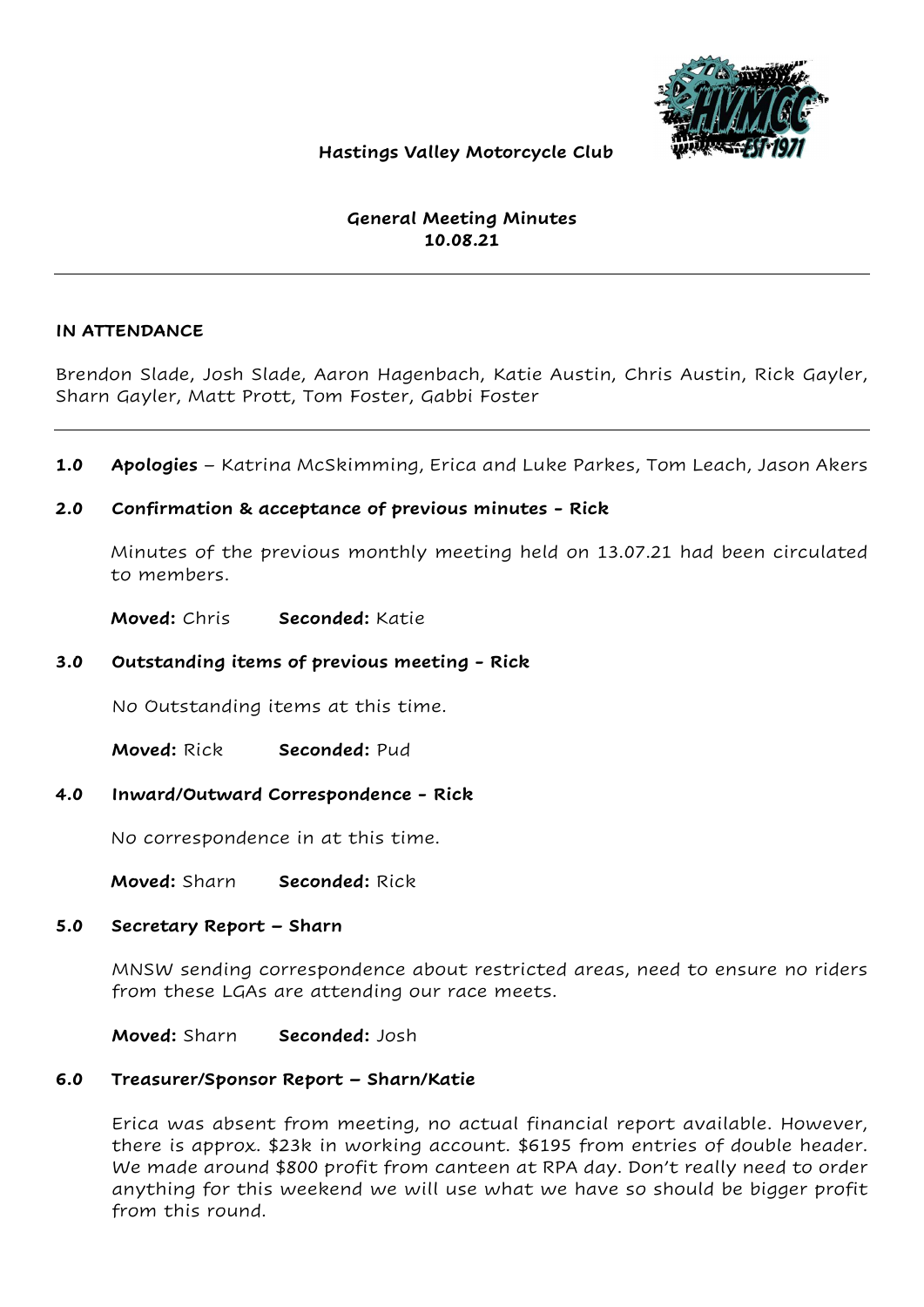Moved: Katie Seconded: Rick

# 7.0 Report – Canteen – Sharn/Katie

As above – covered in point 7.

Moved: Sharn Seconded: Katie

### 8.0 Report – Race Day – Sharn

We need around 120 riders registered to make the day viable, committee of the conclusion we run this weekend no matter how many entries as it could be our last race day for the year with Covid lingering.

Moved: Sharn Seconded: Matt

# 9.0 Report – Track - Chris

Track needs to be prepped. Chris will call Goodie and a few others to see if they're available to help with this this week. Prep Saturday for Sunday race day. More water on the track needed, however suppose to rain Thursday and Friday.

Moved: Chris Seconded: Rick

### 10.0 Report – Coaching – Sharn

As per message from Tom – kickstart and endorsement day 08.08.21 went well. The track was sick all weekend. Wanting to look at the idea of doing bootcamps – committee of the opinion this is a great idea! We will help where needed.

Moved: Sharn Seconded: Katie

# 11.0 Championship Changes – Sharn

We are proposing the following.

Once round 6 is completed this Sunday 15th Aug, (Rd 2 postponed due to weather), we will have held 5 championship rounds - considering current lockdowns and the spreading of Covid-19 we are considering closing the championship and basing the results off the 5 rounds completed - this will mean if we go into lockdown, it will not affect our championship.

We would look to run more RPA days as often as we can, for the remainder of the year. To be eligible for end of year trophies and championship you must have completed 75% of the championship so if we drop to a 5 round championship you must have completed 3 of the 5 rounds.

Suggestion from Matt to add in another retailer challenge or trophy day was put forward – the committee agree this is a good idea and will aim to convert one of the existing race days to a retailer challenge if Covid permits.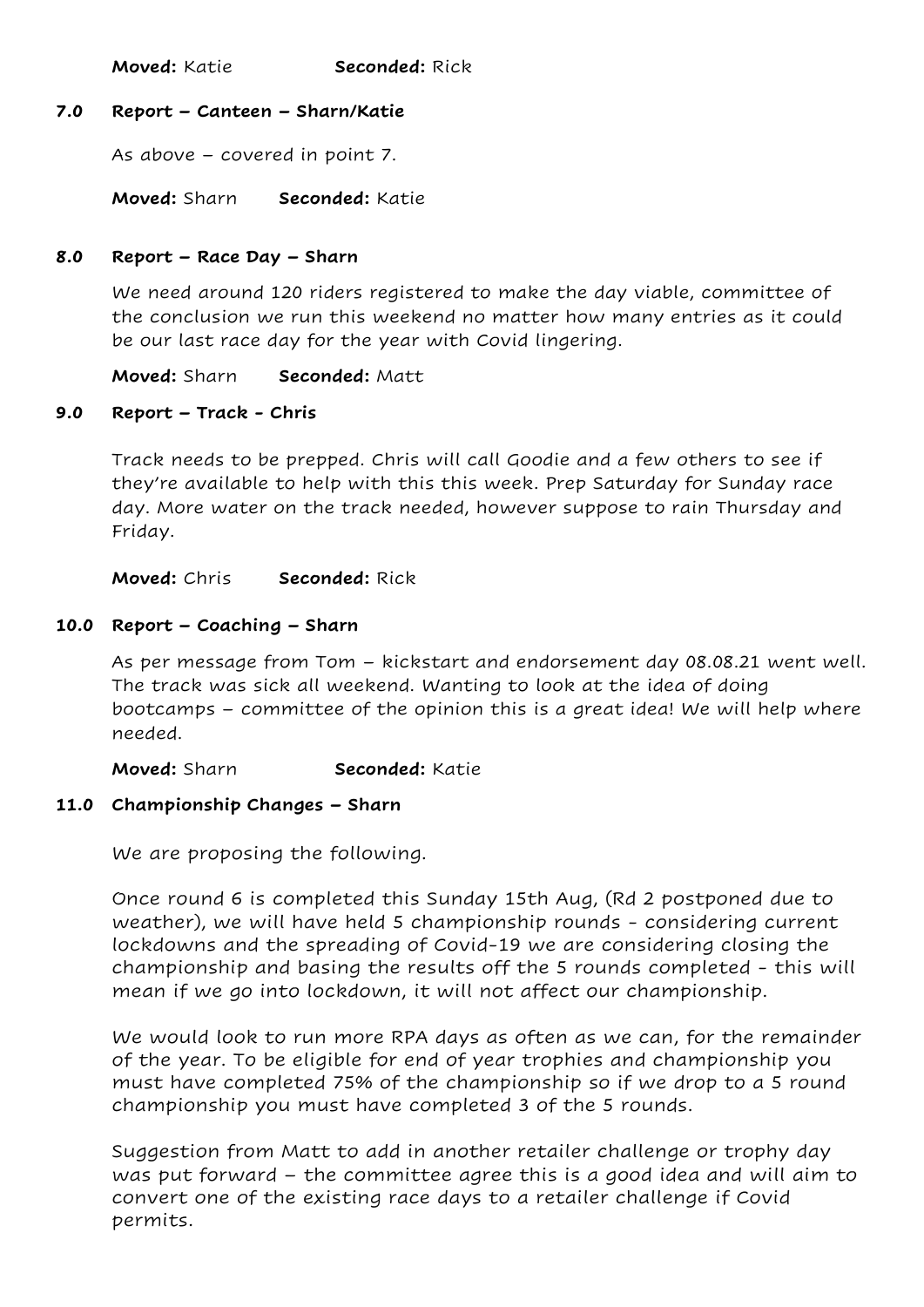Tim Bohannon asking if we can keep standalone race days – we think this is also a great idea and will aim to have stand alone race days to use up existing medals that were specifically made for this year (50yrs) and trophies we have around. Katrina suggesting to also give awards to parent's helpers and novelty awards during these days.

All in attendance voted in favour of closing the championship after the race day this weekend. The plan moving forward is to complete the 5<sup>th</sup> and final championship round this Sunday and then to convert the existing race days to a retailer's challenge and non-point scoring race days. We will do our best to add extra RPA days as Covid/time permits.

We also had feedback from other members on Facebook and email, that were also in favour of these changes.

Moved: Sharn Seconded: Matt

# 12.0 Track Licence – Katie

The track licence is complete. However, two conditions need to be met before 30<sup>th</sup> August. Fence line with holes needs to be repaired and there is one tree which requires wrapping. Katie to discuss with Dave Byron as we are not sure which tree he is referring too. Once noted we will fix. Plan to fix the fence this weekend when getting track prepped for Sunday if time permits.

Moved: Katie Seconded: Josh

# 13.0 Family Day – Sharn in Erica's absence.

Should we add extra family activities to an upcoming RPA day, jumping castles and face painting etc? The committee thought this was a good idea and will revisit this as and when we can hold another RPA day. Decided against adding it to the RPA scheduled for 29<sup>th</sup> Aug as we feel this will be a quieter RPA day with Coffs hosting their first race round the same day.

**Moved:** Sharn Seconded: Rick

# 14.0 General Business…

**Josh –** Has been quoted approximately \$250 for the sign for the opening of the track at the 50 yr. anniversary day. To find out sizing and let us know. Suggestions to erect signage over timber archway near sign on shed.

Aaron – Lease renewal, we need to have the council out to inspect and sign off the lease renewal. We had made improvements and upheld our end of the requirements so hopefully this won't be an issue. Another weed spray is due first week of September and suggesting getting council out for their inspection mid-September as lease is due 21<sup>st</sup> September.